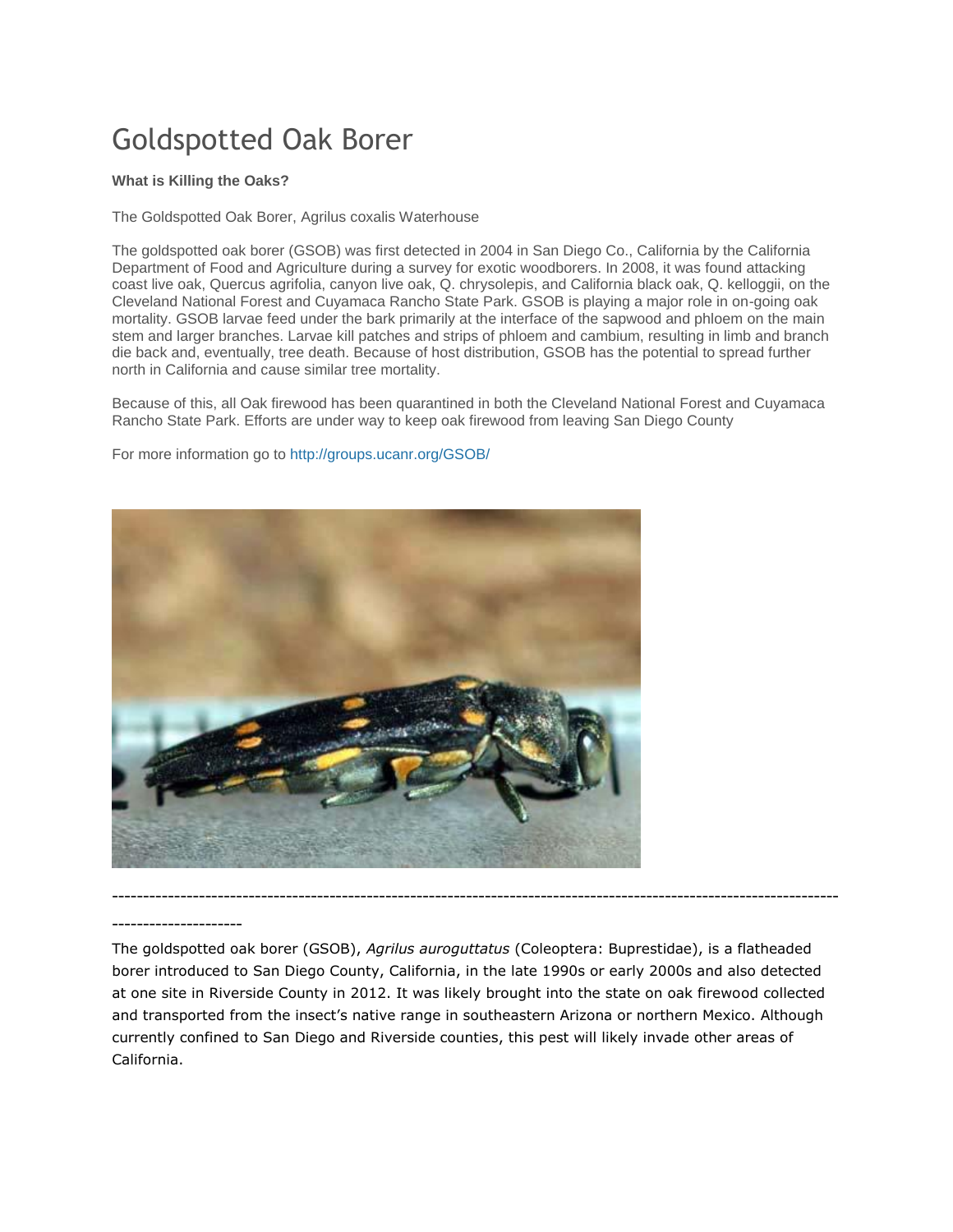Since at least 2000, GSOB has caused extensive injury and mortality to oaks in woodlands and mixedconifer forests in San Diego County. GSOB prefers mature oak trees, but it occasionally attacks smaller oaks with a diameter at breast height (dbh) of about 10 inches. It has rarely been recorded in oaks with a dbh of less than 5 inches. Trees with a dbh of 18 inches or greater are the most likely to be killed.

GSOB attacks only oaks and prefers those in the red oak group including coast live oak, *Quercus agrifolia*, and California black oak, *Q. kelloggii*. GSOB also infests canyon live oak, *Q. chrysolepis*, and on very rare occasions Engelmann oak, *Q. engelmannii*. Red oaks are a common component of forests throughout California, and species in this group are at risk throughout the state if GSOB spreads by adult flight dispersal or via human-assisted transport (e.g., in firewood) from its current locations.

Typical damage associated with GSOB-infested trees includes crown thinning and dieback, bark staining on the main stem, bark injury from woodpecker foraging, and D-shaped emergence holes on the main stem and larger branches of the tree. Following several years of extensive and repeated bouts of injury from larval feeding, tree health declines, and trees eventually die.

# **IDENTIFICATION**

Adults are about 10 millimeters long and 2 millimeters wide with a bullet-shaped body typical of beetles in the Buprestid family. They are black or iridescent green with six gold-colored pubescent spots on the forewings and two gold-colored spots on the edge of the thorax. Females and males appear nearly identical, but females are generally larger. Adults are rarely observed on trees.

[Eggs](http://www.ipm.ucdavis.edu/PMG/A/I-CO-AAUR-EG.001.html) are very small (less than 0.25 mm in diameter), brown, oval, and are laid singly or in clusters on the bark surface or in fissures of the outer bark. Eggs are extremely difficult to locate on a tree.

Larvae are white, legless, and identifiable by C-shaped spiracles (breathing holes) along the side of the body wall and two pincherlike spines at the tip of the abdomen. When first hatched, larvae are about 2 millimeters long but grow to about 20 millimeters before maturing. Developing larvae feed under the bark and primarily at the [interface](http://www.ipm.ucdavis.edu/PMG/A/I-CO-AAUR-MC.001.html) of the xylem and phloem, girdling the cambium. Larvae are visible only if you cut deeply into an infested oak. Mature larvae, or prepupae, can be found in the outer bark in a hairpin configuration prior to pupation.

Pupae occur in the outer bark and at the interface of the outer bark and phloem. Pupae are roughly the same size as adults but are white and have soft bodies early in development. Pupae begin to darken and harden prior to transformation to the adult.

# **LIFE CYCLE**

GSOB is believed to have a single generation each year. In its current introduced range in Southern California, adult females lay eggs on host trees primarily from June through September. First-instar larvae hatch from eggs in about two weeks and bore through the outer bark to feed deeper in the tree in the phloem and outer xylem layers. Larvae complete three more instars before maturing and burrowing back to the outer phloem. These mature larvae (or prepupae) occur under and in the bark year-round but are most easily located in the outer phloem of severely infested trees. They form pupal cells near the bark surface and fold into a hairpin configuration. They may remain in this nonfeeding stage from October to as late as June of the following year.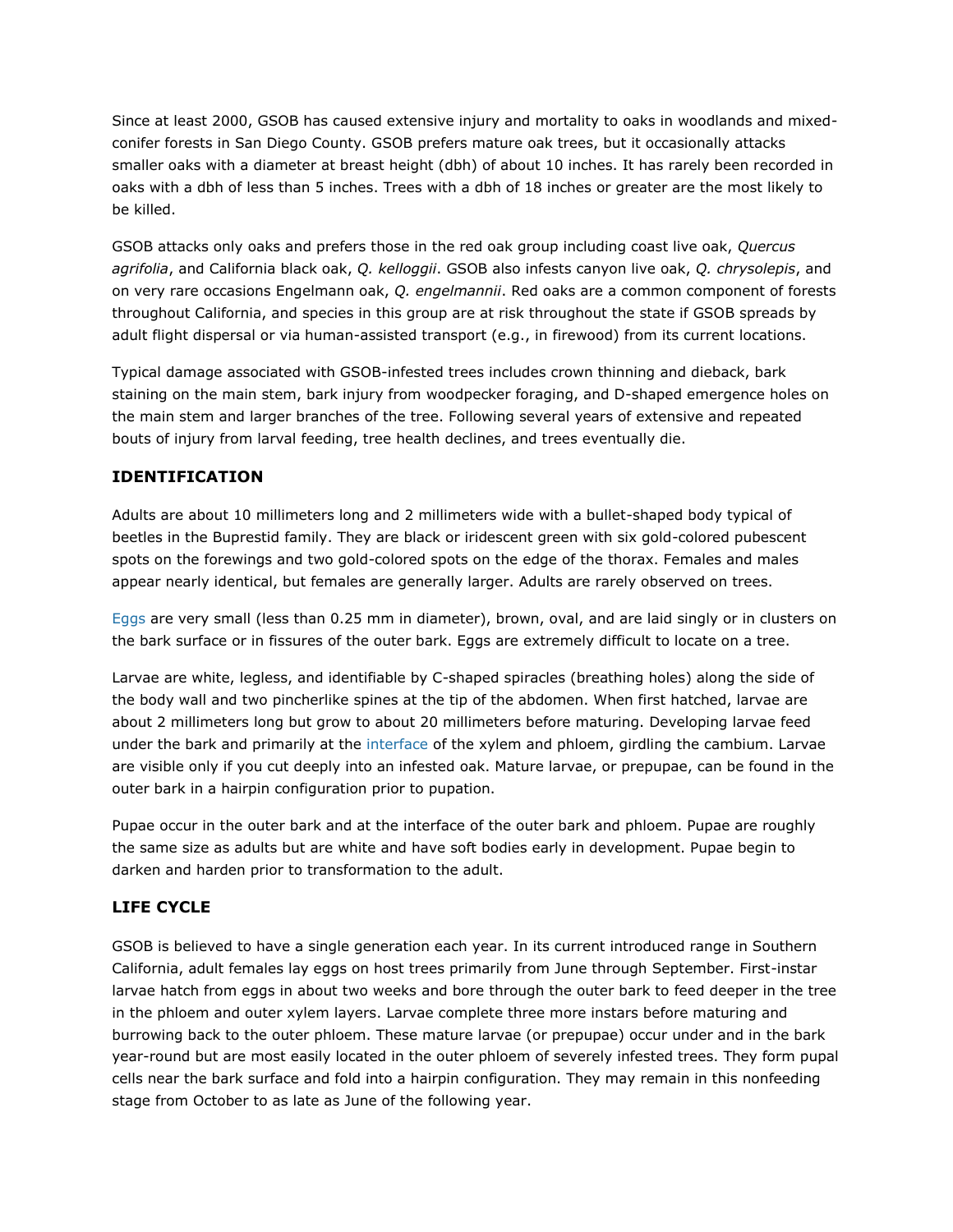Beginning in April, prepupae begin to constrict in length in the pupal cell and develop into pupae. GSOB pupae may be observed within the outer bark of infested trees from late April through July. Adult emergence occurs from mid-May to September with peak flight activity occurring from late June to early July in Southern California. Following emergence, adults must feed on the foliage of host trees to survive and reach sexual maturity, which takes about two weeks. Mating likely occurs on the foliage and twigs in the crown of the host trees. Adults generally live for several weeks in the field but have survived up to two months in a laboratory environment.

# **DAMAGE**

Larval feeding by GSOB causes the most significant damage to host oaks. Extensive feeding from numerous attacks girdles trees, disrupting water and nutrient uptake and eventually causing the tree to die. Removing bark from heavily infested trees reveals meandering larval galleries tightly packed with dark-colored boring dust and insect excrement (frass). Pockets of sap may accumulate beneath the bark around the galleries, and trees form callus tissue in the phloem and xylem in response to the injury. Although adults feed on the foliage, this feeding doesn't contribute to the decline of the tree.

Larval feeding weakens trees, causing signs of decline that include [crown thinning](http://www.ipm.ucdavis.edu/PMG/A/I-CO-AAUR-CD.002.html) and dieback, which are similar to decline resulting from other causes. However, GSOB-injured trees can be distinguished by the presence of D-shaped adult emergence holes, about 4 millimeters wide, which extend through the bark surface on the trunk of the tree or larger branches. These emergence holes are found predominately in the lower 10 feet of the trunk to the root collar and can be clustered or randomly spaced on the main stem. Heavily infested trees can have more than 100 highly visible emergence holes.

[Woodpeckers](http://www.ipm.ucdavis.edu/PMG/A/I-CO-AAUR-CD.004.html) remove pieces of the outer bark when they forage for GSOB larvae and pupae along the main stem and larger branches, and in some locations this damage is quite noticeable. When foraging for GSOB in coast live oak, woodpeckers feed shallowly, exposing spots of pink-red phloem where bark has been removed. This damage is distinguishable from other types of woodpecker feeding, where the birds notch out deep holes in the bark down to the xylem, or the uniform pattern of feeding holes that sapsuckers produce. After several weeks or months, the phloem the woodpeckers exposed will fade from red to black and will be less visible.

GSOB infestations also produce staining on the bark surface that appears as dark wet spots or oozing red sap extruding through the bark on the main stem and larger branches. Bark staining is most noticeable during spring and early summer when the soil is more moist. Bark staining can result from numerous other factors besides GSOB, including infection by microorganisms, colonization by other species of insects, and physical wounds. Larval feeding from GSOB can result in cracks in the outer bark that reach as deep as the interface of the xylem and phloem and extend several inches down the trunk of the tree. If no other GSOB injury symptoms, such as D-shaped holes or larval galleries, are visible, then bark staining is probably due to another agent.

# *Other Oak Pests and Injury*

There are several other oak pests that cause injury similar to GSOB. For example, in coastal Northern and Central California, infection by the sudden oak death (SOD) causal agent *Phytophthora ramorum* results in similar staining on the bark of the main stem. Western oak bark beetle attacks can also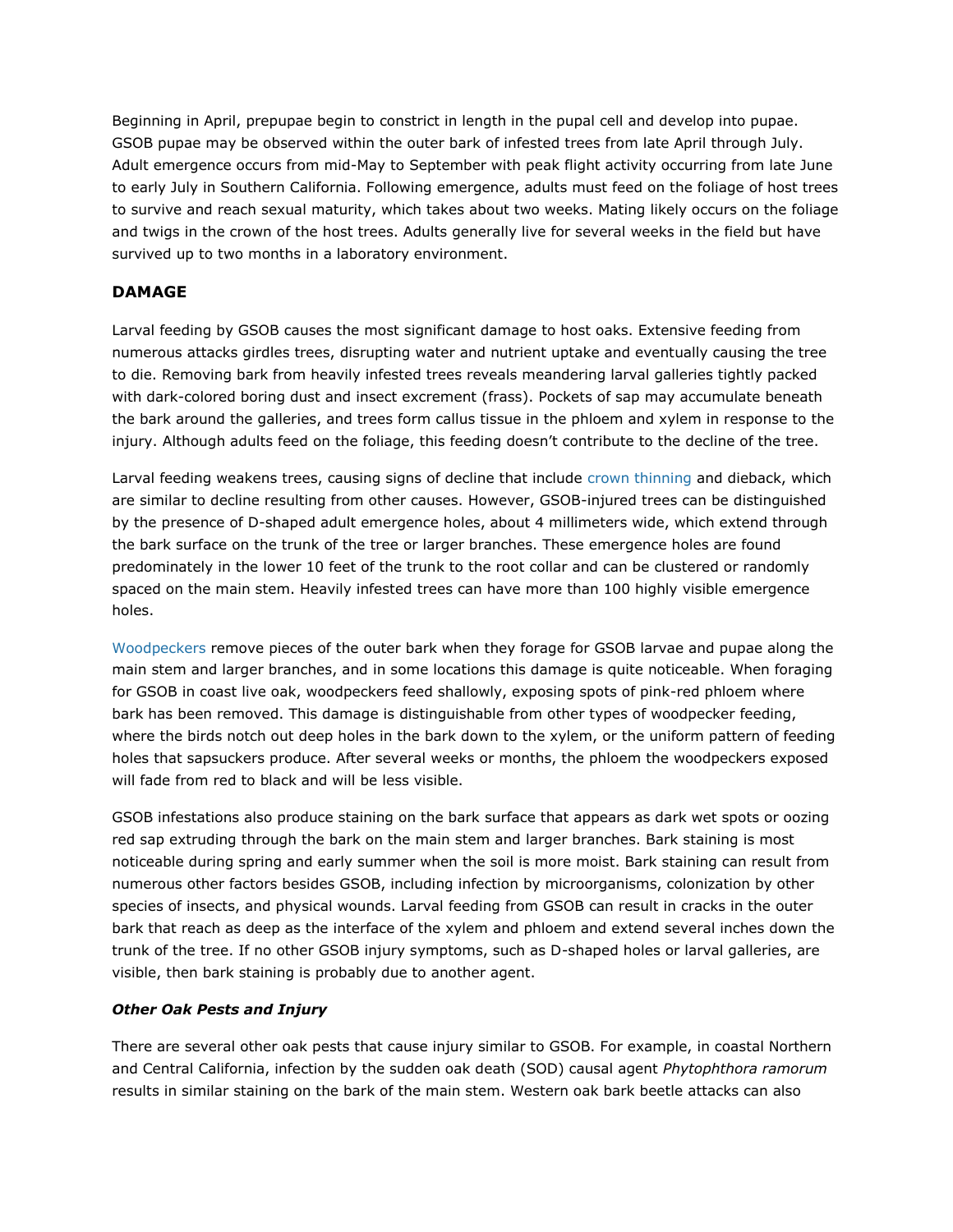cause similar patterns of staining, but the stain spots are typically much smaller and centered on the pin-sized entrance holes of the adult bark beetles. Be sure to confirm the presence of GSOB and eliminate the possibility that these other agents have caused the injury to oaks.

Oval and round emergence holes are characteristic of other secondary wood borers and bark beetles. These emergence holes can vary in diameter from the size of a pencil lead to 1/4 inch. Injury from other wood borers may be confined to the inner and outer bark or penetrate more deeply into the wood, whereas injury from GSOB is rarely found in the wood and emergence holes are D-shaped. [Table 1](http://www.ipm.ucdavis.edu/PMG/PESTNOTES/pn74163.html#TABLE1) lists common insects that bore into oaks in Southern California along with descriptions of their emergence holes. Note that these pests can occur as complexes such that one oak may be colonized initially by GSOB but later also be colonized by western oak bark beetles, ambrosia beetles, or cerambycid wood borers.

Frass is indicative of insect feeding in trees and can appear as round or oval pellets, fine white or red powder, loosely packed wood shavings, or tightly packed granular wood particles. Frass from other borers can be found on the bark exterior, on the wood surface, or in the wood. GSOB frass is tightly packed and granular, typically black, and found mostly on the surface of the xylem.

Flagging (distinct branch or twig death in the crown) is not frequently associated with GSOB injury. Rather, crowns of oaks infested with GSOB exhibit a more uniform pattern of dieback. When branch flagging is found sporadically throughout the crown and typically on shaded branches, the cause is often the oak twig girdler (*Agrilus angelicus*), canker fungi, or scale insects.

Good sources of information about other pests infesting oaks in California include *[Oaks in the Urban](http://anrcatalog.ucdavis.edu/Items/3518.aspx)  [Landscape](http://anrcatalog.ucdavis.edu/Items/3518.aspx)* and *[A Field Guide to Insects and Diseases of California Oaks](http://www.fs.fed.us/psw/publications/documents/psw_gtr197/)*[.](http://www.fs.fed.us/psw/publications/documents/psw_gtr197/)

# **MONITORING**

Signs of GSOB infestation may not be obvious in the early stages of injury. Large diameter oaks (i.e., those greater than 18 inches dbh), which are more susceptible to infestation and mortality, should be surveyed first if a large area is being assessed. Examine trees for all injury symptoms including crown thinning, bark staining, woodpecker foraging, and D-shaped emergence holes. On infested trees, removing bark to expose larval galleries and larvae can assist in confirming the presence of GSOB. Oaks in high-value settings such as landscapes, parks, and recreation areas, or any oaks of special concern should be monitored for infestation once a year by looking for emergence holes and other symptoms. Trees with excessive crown thinning and dieback and more than 100 emergence holes on the lower trunk are considered severely infested and will probably die in the next few years.

A GSOB infestation should be positively confirmed before initiating management options. D-shaped emergence holes are the most definitive indicator of GSOB infestation and are required to confirm an infested tree. Crown thinning and bark staining alone don't always indicate that GSOB has infested a tree. Refer to the UC IPM publication *[Goldspotted Oak Borer Field Identification Guide](http://www.ipm.ucdavis.edu/PDF/MISC/GSOB_field-identification-guide.pdf)* (PDF) for detailed guidelines about how to assess oak health.

Purple-prism flight-intercept traps have been used in research and detection projects, but trap catches haven't been reliable enough to assist in making management decisions. Neither purple-prism traps nor any other trap is attractive enough to GSOB to be used as a suppression tool.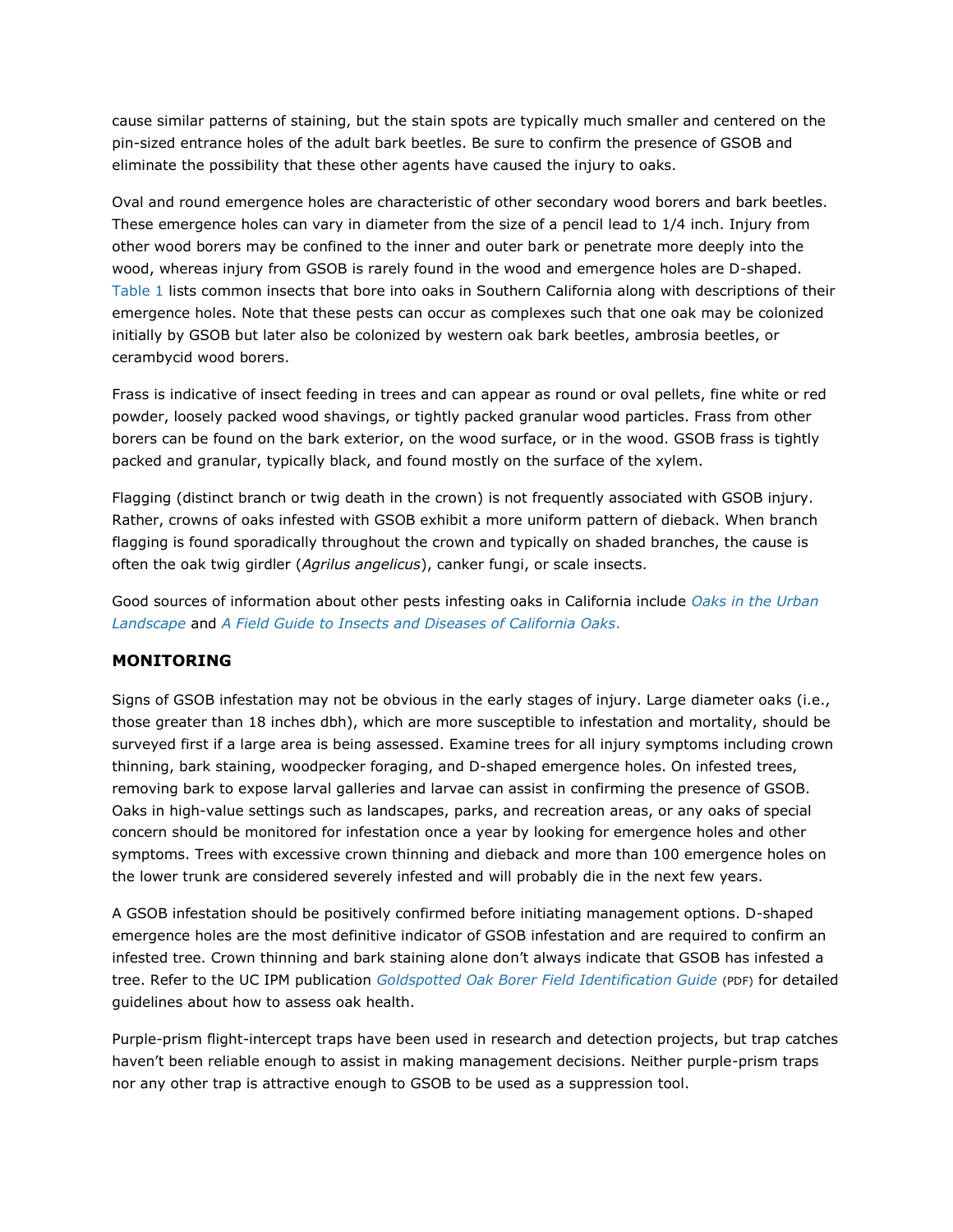# **MANAGEMENT**

At present, management programs for GSOB are focused on limiting its spread into new areas and protecting healthy trees. Specific and targeted pest management guidelines for controlling GSOB in infested trees with insecticides or other tools will require additional research. What follows are recommendations based on preliminary research findings and on techniques available from more wellknown phloem borers in hardwoods.

# *Planting Less Susceptible or Resistant Oaks*

The primary oak species that GSOB has killed in the currently infested areas of San Diego and Riverside counties are coast live oak and California black oak, both red oaks. Red oaks greater than 10 inches dbh are at risk for injury, and those greater than 18 inches have the highest risk for mortality from GSOB. Canyon live oak may also be injured and killed. Although Engelmann oak may be lightly attacked, it doesn't appear to be seriously injured. There is currently limited information about the susceptibility of other non-native oak species such as cork oak or holly oak.

When planting trees in infested areas, consider planting nonoak species or Engelmann oak. Even trees of susceptible species are unlikely to be attacked or killed when their diameters are less than 10 inches. Insecticide applications shouldn't be required on less susceptible species or small diameter red oaks.

| <b>Family</b>                                    | <b>Species</b>                                             | <b>Emergence hole</b> |                      | <b>Injury location</b>                                                |  |  |  |
|--------------------------------------------------|------------------------------------------------------------|-----------------------|----------------------|-----------------------------------------------------------------------|--|--|--|
|                                                  |                                                            | <b>Shape</b>          | <b>Size</b>          |                                                                       |  |  |  |
| <b>Beetles (Coleoptera)</b>                      |                                                            |                       |                      |                                                                       |  |  |  |
| Bostrichidae<br>(false<br>powderpost<br>beetles) | Scobicia declivis<br>(lead cable borer)                    | round                 | 4 mm<br>diameter     | Common on smaller<br>branches less than 5<br>inches in diameter.      |  |  |  |
| Buprestidae<br>(flatheaded<br>borers)            | Agrilus auroguttatus<br>(goldspotted oak borer)            | D-shape               | 4 mm width           | Located primarily on<br>the lower trunk. Can<br>reach high densities. |  |  |  |
|                                                  | Chrysobothris species<br>(appletree and related<br>borers) | oblong/crescent       | $5 - 13$ mm<br>width | Common on the trunk<br>and larger branches.                           |  |  |  |

#### **Table 1. Common Borers on Southern California Oaks and their Emergence Holes.**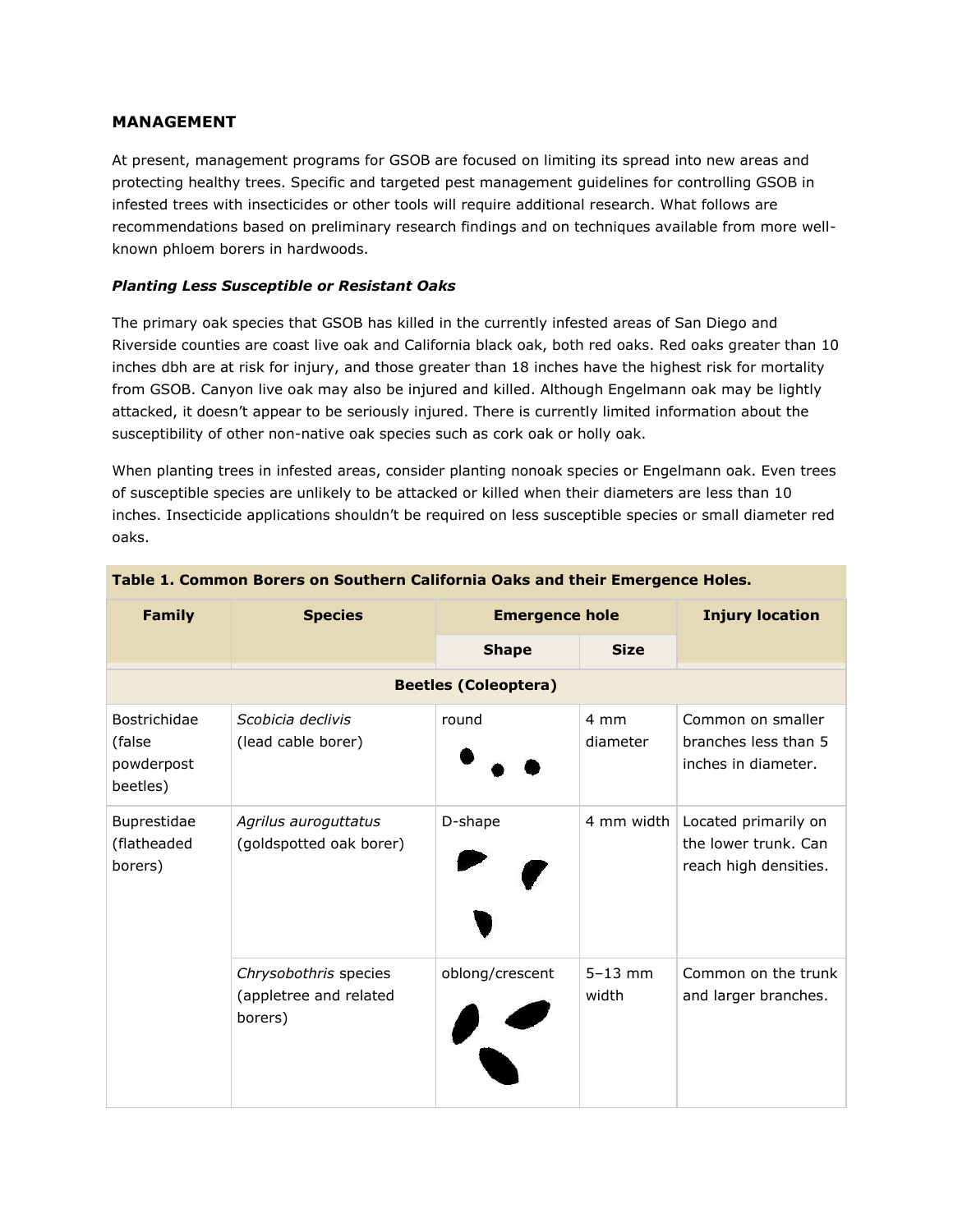| Cerambycidae<br>(roundheaded<br>borers)         | Xylotrechus nauticus<br>(oak cordwood borer)                                                   | oval  | $6 - 10$ mm<br>width                       | Common on the main<br>trunk, especially<br>around wounds from<br>mechanical damage<br>or fire. |  |  |  |
|-------------------------------------------------|------------------------------------------------------------------------------------------------|-------|--------------------------------------------|------------------------------------------------------------------------------------------------|--|--|--|
| Scolytidae<br>(bark and<br>ambrosia<br>beetles) | Monarthrum species,<br>Gnathotrichus pilosus and<br>Xyleborinus saxeseni<br>(ambrosia beetles) | round | $< 2$ mm<br>diameter<br>(pen-tip<br>sized) | Frequently on the<br>main stem.                                                                |  |  |  |
|                                                 | Pseudopityophthorus<br>species<br>(western oak bark beetle)                                    | round | $> 1$ mm<br>diameter<br>(pin sized)        | Most common on<br>smaller branches.                                                            |  |  |  |
| <b>Moths (Lepidoptera)</b>                      |                                                                                                |       |                                            |                                                                                                |  |  |  |
| Sesiidae<br>(clearwing<br>moths)                | Synanthedon resplendens<br>(western sycamore borer)                                            | round | $5-6$ mm<br>diameter                       | In bark cracks near<br>deteriorated bark and<br>phloem.                                        |  |  |  |

# *Removing Infested Trees*

Some landowners may wish to remove very severely infested trees (e.g., those with severe crown thinning and more than 100 emergence holes on the lower stem). These trees likely can't be saved, and as they die the potential for falling limbs presents a hazard to humans and to structures. Fuel from dead oaks also presents a fire hazard, and this is particularly dangerous around structures.

When removing trees, cut stumps flush to the ground, because GSOB larvae can survive and develop in stumps of cut trees for at least a year. Treat and handle cut wood carefully to prevent GSOB reemergence; see Treating Cut Wood below.

#### *Replanting in Infested Areas*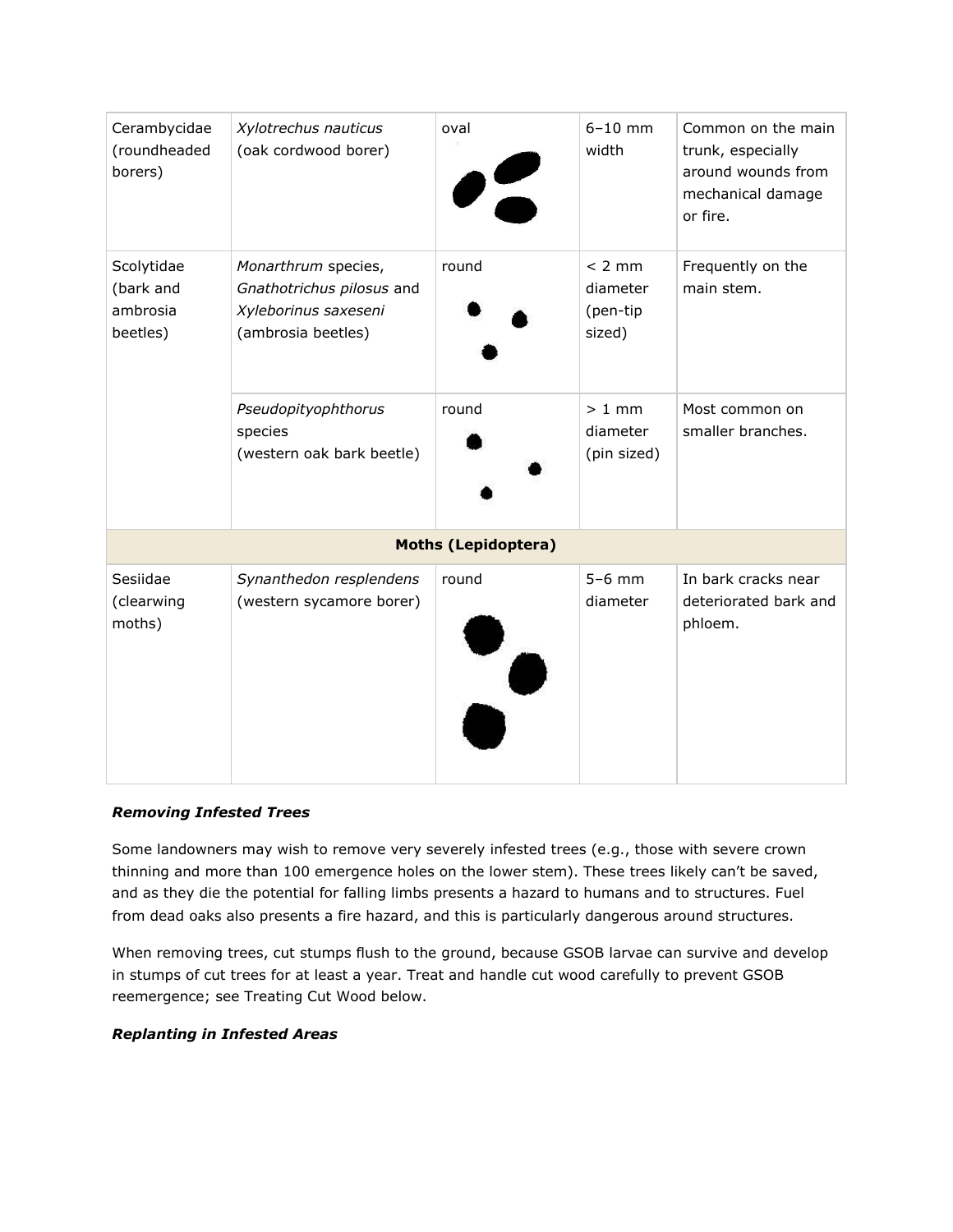If GSOB has killed one or more oaks on your property, consider replanting with native nonoak species or the more resistant Engelmann oak. Avoid replanting with susceptible species. Diversifying an area with several tree species is likely to provide a more resilient landscape over the long term.

# *Treating Cut Wood*

Human-assisted movement of infested cut wood or logs represents the most significant threat for spreading GSOB in California and has likely occurred multiple times within San Diego County and between San Diego and Riverside counties already. GSOB develops in and adults emerge readily from firewood-sized pieces of oak wood. Several options are available for handling wood cut from infested oaks. The simplest and easiest is to not move wood from the infested site. Wood that has been cut and seasoned for two years on site should be free of viable GSOB.

Don't leave piles of infested wood directly under or near uninfested oaks—even in infested areas—as this could lead to accidental infestation of new trees.

If cut wood must be moved outside the infested area, it should be treated by tarping or screening (containment) for two years, grinding, or debarking prior to transport. These practices are also prudent in lightly infested areas to slow the movement of beetles into healthy trees. Determining which management option to use depends on the size of the managed area, cost, availability of time, and availability of resources.

#### Containment

Tarping or screening cut wood can limit GSOB dispersal from small woodpiles. Wrap piles of cut or split wood with a clear, sturdy (at least 6 mil), UV-resistant plastic tarp. Don't use opaque tarps. Seal the edges of the tarp by covering them with soil, and avoid puncturing the tarp; any holes that form must be sealed. Tarping with clear plastic doesn't significantly reduce emergence of GSOB adults from cut wood, but well-sealed tarps will contain any emerging adults and prevent them from infesting new trees.

Alternatively, small woodpiles might be surrounded with screening to prevent the dispersal of adult GSOB. A fine wire-mesh screen (1 mm), small enough so mosquitoes can be excluded, may also be used; screen cages around woodpiles must be completely sealed so emerging beetles can't escape. Fold seams neatly and secure with binder clips, staples, or a combination of the two.

Leave piles of tarped or screened cut wood on site and in full direct sunlight for at least two years, checking them periodically and sealing any holes.

# Grinding

Grinding infested wood is probably the best method to ensure beetles won't survive. Grinding to a 3 minus standard—which shreds wood into narrow strips typically no more than 3 inches long, 1 inch wide and 1/2 inch thick—will destroy bark and eliminate all life stages of GSOB. Grinding wood from October through April (i.e., prior to GSOB adult emergence) is recommended for this treatment. This management option is ideal for large amounts of infested cut wood; however, it requires large specialized equipment and thus isn't feasible for many small residential situations where only one or two trees are involved. Many chippers used by landscape professionals will not have the capacity to handle the large diameter rounds of oak wood.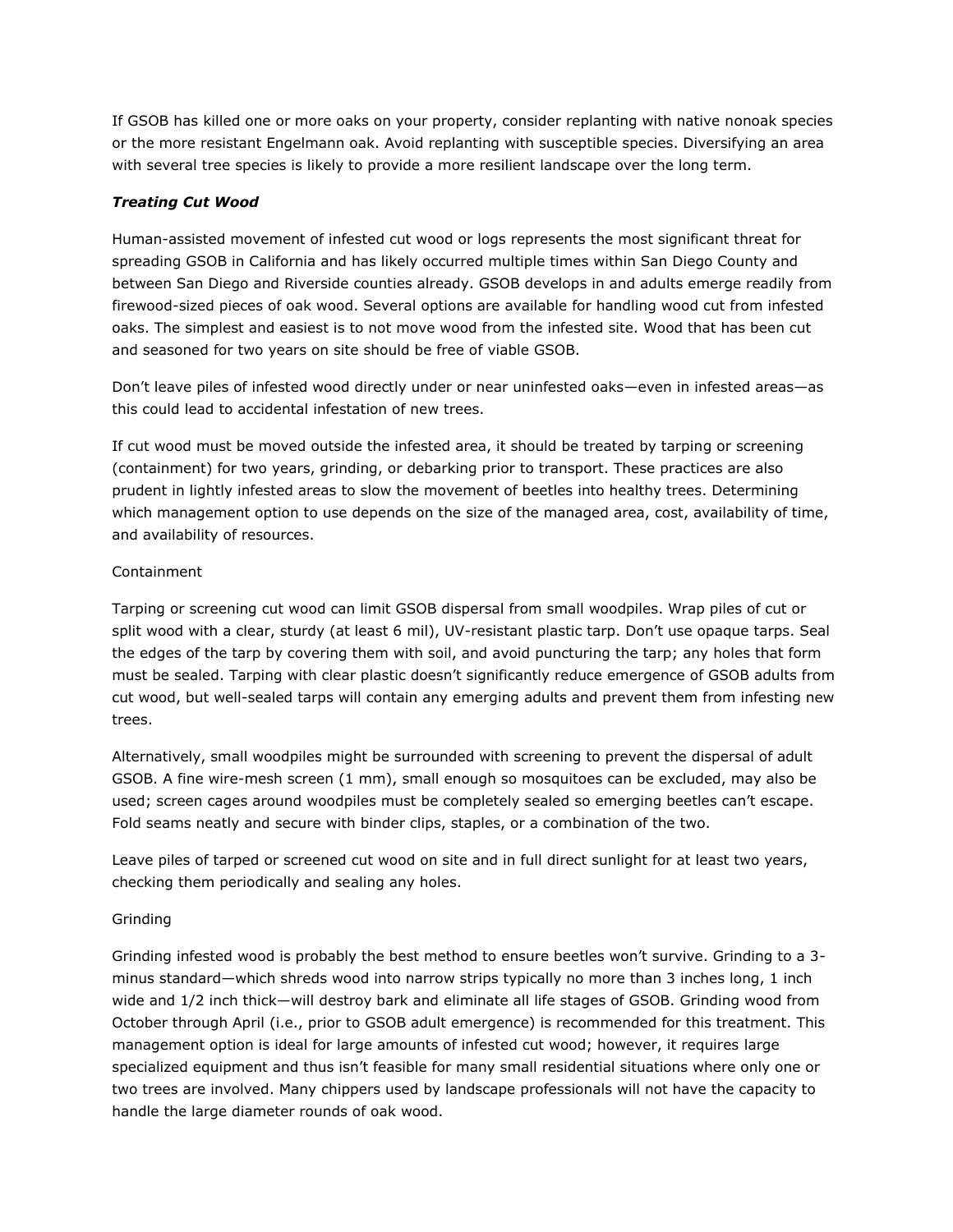#### Debarking

Removing the bark from cut wood to be used for firewood will separate GSOB populations from wood. All bark and phloem must be removed down to the wood, including even small pieces thicker than 1/2 inch. Viable GSOB will remain in the removed bark and shavings, so these must be destroyed, tarped, or left at the wood collection site, as far away from living trees as possible. Removing bark from cut pieces of wood by hand is labor intensive and is most feasible for small quantities (less than one cord) of firewood from GSOB-infested trees.

### *Biological Control*

Three primary natural enemies have been associated with GSOB in Arizona and California, but none is currently believed to be providing significant levels of control. These natural enemies are *Atanycolus simplex* (Hymenoptera: Braconidae) and *[Calosota elongata](http://www.ipm.ucdavis.edu/PMG/A/I-CO-AAUR-CE.001.html)* (Hymenoptera: Eupelmidae), both parasitoid wasps that attack and kill GSOB larvae, and a predatory mite, *[Pyemotes tritici](http://www.ipm.ucdavis.edu/PMG/A/I-CO-AAUR-PA.001.html)* (Trombidiformes: Pyemotidae). *P. tritici* is a generalist predatory mite with a cosmopolitan distribution that feeds on GSOB larvae, pupae, and adults. Further research is needed in order to show the effectiveness of biological control agents in California.

Woodpeckers also prey on GSOB larvae and pupae in California, but their impact on GSOB populations hasn't been assessed.

#### *Chemical Control*

Although research testing various insecticides for GSOB management is underway, results are too preliminary to provide precise guidelines for this newly arrived species. In general, insecticide treatments for controlling wood borers are more effective for preventing infestation of healthy trees than combating existing infestations. Trees with moderate to severe injury are likely to be difficult if not impossible to save with current management tools. Severely infested trees should be removed rather than sprayed and wood from these trees properly managed to prevent GSOB spread. Some of the information provided here is based on research on other related borers, especially the emerald ash borer, *Agrilis planipennis*; see *Insecticide Options for Protecting Ash Trees from Emerald Ash Borer*.

The insecticide products most likely to be effective against GSOB are available only to state licensed and county registered pesticide applicators (QACs or QALs). Home-use, over-the-counter products may not contain adequate levels of insecticide to control this pest. Property owners should hire a pest control professional who has the experience and proper equipment for treating large oak trees. Inappropriately applied pesticides can have negative health and environmental impacts.

#### Cover and Barrier Spray Insecticides

The goal of applying cover or barrier sprays to bark is to kill newly hatched larvae as they attempt to bore into the bark and to reduce the population of adults that land on the bark surface to lay eggs. These sprays won't likely control larvae once they are beneath the bark. Drift from application of cover sprays to the upper stem and larger branches may also deliver insecticide to the foliage where it may kill adults as they attempt to feed.

Cover sprays have been somewhat effective against other species of borers and may provide some control of GSOB. Common insecticides labeled for this use are pyrethroids (e.g., permethrin,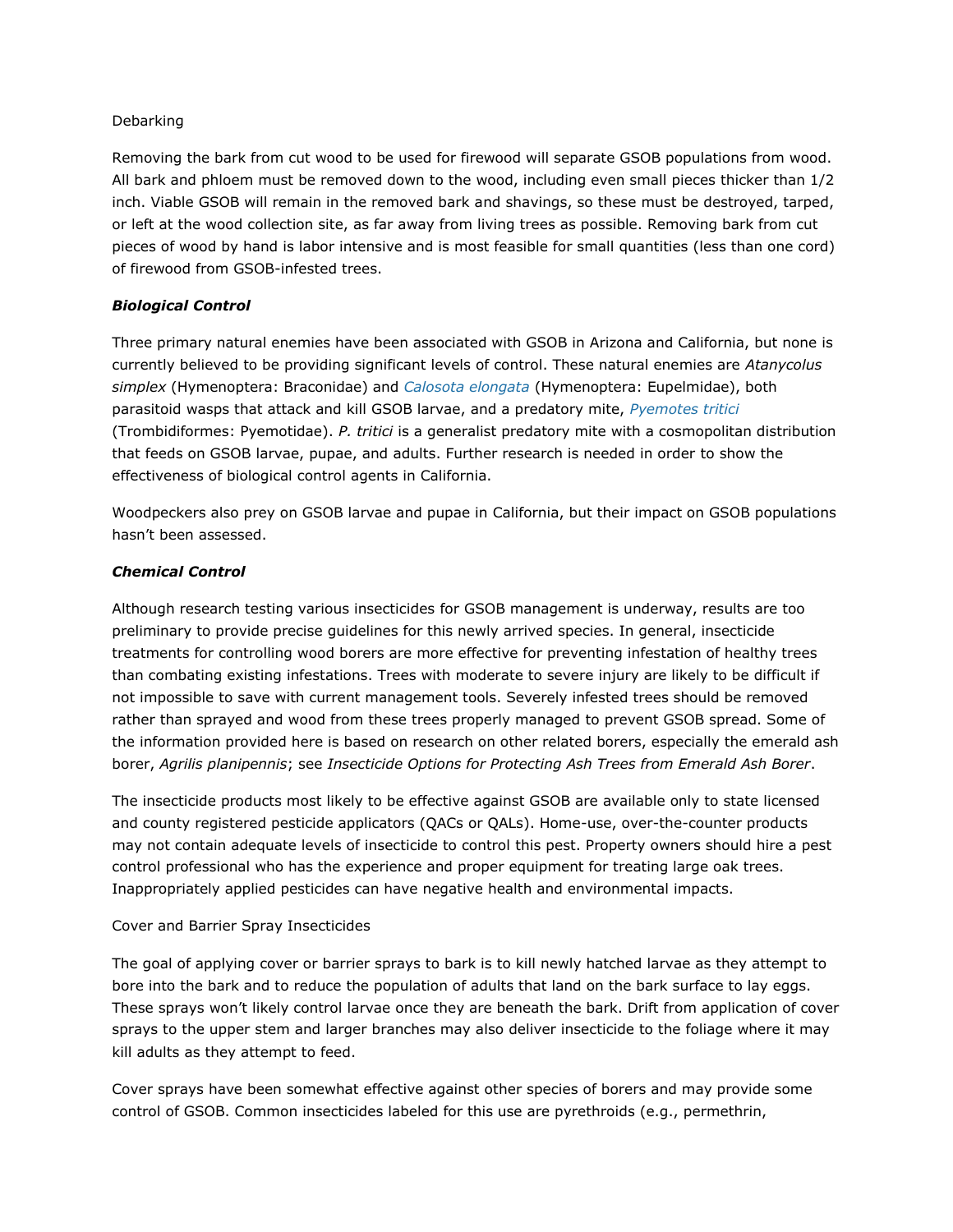cyfluthrin, and bifenthrin) and EC formulations of carbaryl. Laboratory research has shown that carbaryl or bifenthrin will kill GSOB adults that come in contact with treated wood or feed on treated leaves. If making cover sprays, be sure to use products labeled for trunk treatments. Applications should be made in early May to slightly precede adult flight activity, which lasts from late May through September. The suggested insecticides have a long residual activity on the bark or foliage surface so that a single spray may be effective through the egg-laying season. Sprays should be applied to completely cover the main trunk and branches that are greater than 5 inches in diameter. Annual treatments are likely to be required. The insecticides used for cover sprays are broad-spectrum persistent toxicants and may pose hazards for water quality, beneficial insects, and nontarget organisms if not handled properly.

#### Systemic Insecticides

Systemic insecticides are applied into the soil or injected into trunks and taken up through the tree, thereby killing insects feeding within wood or on leaves. Some landscape pest control professionals are making applications of imidacloprid to control GSOB. Although research is underway, there aren't enough data to confirm the effectiveness of these treatments against GSOB. Treatment of ash trees with imidacloprid injections for the related emerald ash borer suppressed the pest and prolonged the life of trees, but ultimately infested trees died even after treatment. Trunk injections of imidacloprid are believed to be more effective than soil injections; however, trunk injections often cause significant wounds. Long cracks in the bark may frequently appear as a wound response to injection of coast live oaks, potentially allowing infection by secondary pathogens.

Formulations of imidacloprid available to homeowners as soil drenches have lower allowable application rates and are less likely to provide control, especially on trees with diameters larger than 18 inches dbh—those most likely to be seriously injured by GSOB. Another systemic insecticide, emamectin benzoate (TREE-äge), received registration for use as a trunk injection in California in April 2012, but its effectiveness against GSOB is still under evaluation.

As with other treatments, if effective, systemic insecticides are probably more likely to be effective in protecting uninfested or lightly infested oaks than oaks with moderate or more severe levels of infestation. Systemic insecticides aren't likely to provide suppression in low-vigor trees, because the active ingredient won't be adequately transported throughout the tree due to lack of uptake and disruption of conductive tissues in the phloem and xylem.

The best time to make trunk injections is from mid-winter to early spring when precipitation is frequent. Watering trees after application may assist with translocating the insecticide within the tree especially if further rains aren't expected. Some arborists may choose to combine systemic insecticides with cover or barrier sprays to high-value healthy trees in GSOB-infested areas; however, there is no reliable research data confirming that these treatments will fully protect trees.

Insecticides to control GSOB shouldn't be used in areas where GSOB isn't currently established. Also, insecticide applications aren't suggested for Engelmann oak or other less susceptible oaks or for trees smaller than 10 inches dbh.

GSOB Integrated Pest Management Plans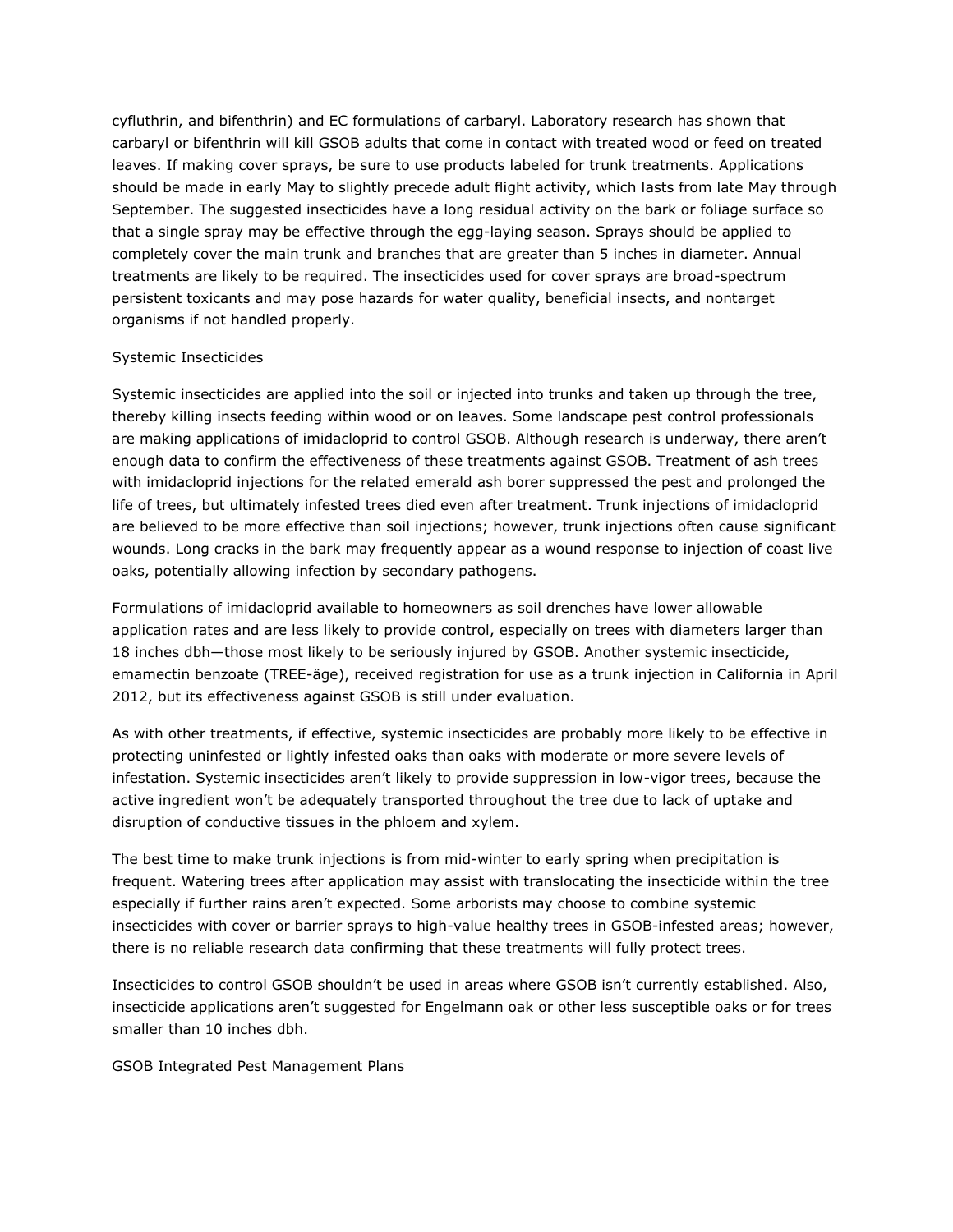Landowners or managers with high-value red oaks in or near GSOB-infested areas should develop a GSOB management plan for their site. These plans should identify and map susceptible trees on the property and outline a plan for regularly monitoring tree health. The plan should also include guidelines for removing severely infested trees, specifications for treating or disposing of cut infested wood, parameters for when using preventive insecticide treatments may be appropriate, and a plan for restoration planting if large numbers of trees must be removed.

#### [WARNING ON THE USE OF CHEMICALS](http://www.ipm.ucdavis.edu/PMG/PESTNOTES/warning.html)

#### **REFERENCES**

Coleman, T. W., and S. J. Seybold. 2008. Previously unrecorded damage to oak, *Quercus* spp., in Southern California by the goldspotted oak borer, *Agrilus coxalis* Waterhouse (Coleoptera: Buprestidae). *Pan-Pac. Entomol.* 84:288–300.

Coleman, T. W., and S. J. Seybold. 2010. Verification of a useful character for separating the sexes of the goldspotted oak borer, *Agrilus coxalis auroguttatus* (Coleoptera: Buprestidae). *Pan-Pac. Entomol.* 86:52–62.

Coleman, T. W., and S. J. Seybold. 2011. Collection history and comparison of the interactions of the goldspotted oak borer, *Agrilus auroguttatus* Schaeffer (Coleoptera: Buprestidae), with host oaks in Southern California and southeastern Arizona, USA. *Coleop. Bull*. 65:93–108.

Coleman, T. W., A. D. Graves, M. S. Hoddle, Z. Heath, M. L. Flint, Y. Chen, and S. J. Seybold. 2012. Forest stand composition and impacts associated with *Agrilus auroguttatus* Schaeffer (Coleoptera: Buprestidae) and *Agrilus coxalis* Waterhouse in oak woodlands. *For. Ecol. Mngmnt.* 276:104–117.

Coleman, T. W., V. Lopez, P. Rugman-Jones, R. Stouthamer, S. J. Seybold, R. Reardon, and M. S. Hoddle. 2012. Can the destruction of California's oak woodlands be prevented? Potential for biological control of the goldspotted oak borer, *Agrilus auroguttatus*. *BioControl* 57:211–225.

Costello, L. R., B. W. Hagen, and K. S. Jones. 2011. *[Oaks in the Urban Landscape.](http://anrcatalog.ucdavis.edu/Items/3518.aspx)* Oakland: Univ. Calif. Agri. Nat. Res. Publ. 3518.

Haack, R.A. 1985. Management Prescriptions for the Two-lined Chestnut Borer. In J. Johnson, ed. *Challenges in Oak Management and Utilization.* Madison, Wisc.: Univ. of Wisc.-Madison Coop. Ext. Serv. pp. 42–53.

Herms, D. A., D. G. McCullough, D. R. Smitley, C. S. Sadof, R. C. Williamson, and P. L. Nixon. 2009. *Insecticide Options for Protecting Ash Trees from Emerald Ash Borer.* North Central IPM Center Bulletin.

Hishinuma, S., T. W. Coleman, M. L. Flint, and S. J. Seybold. Jan. 2011. *[Goldspotted Oak Borer Field](http://www.ipm.ucdavis.edu/PDF/MISC/GSOB_field-identification-guide.pdf)  [Identification Guide](http://www.ipm.ucdavis.edu/PDF/MISC/GSOB_field-identification-guide.pdf)* (PDF). Oakland: Univ. Calif. Agri. Nat. Res.

Jones, M. I., T. W. Coleman, A. D. Graves, M. L. Flint, and S. J. Seybold. Sanitation options for managing oak wood infested with the invasive goldspotted oak borer, *Agrilus auroguttatus* Schaeffer (Coleoptera: Buprestidae), in Southern California. *J. Econ. Entomol.* In press.